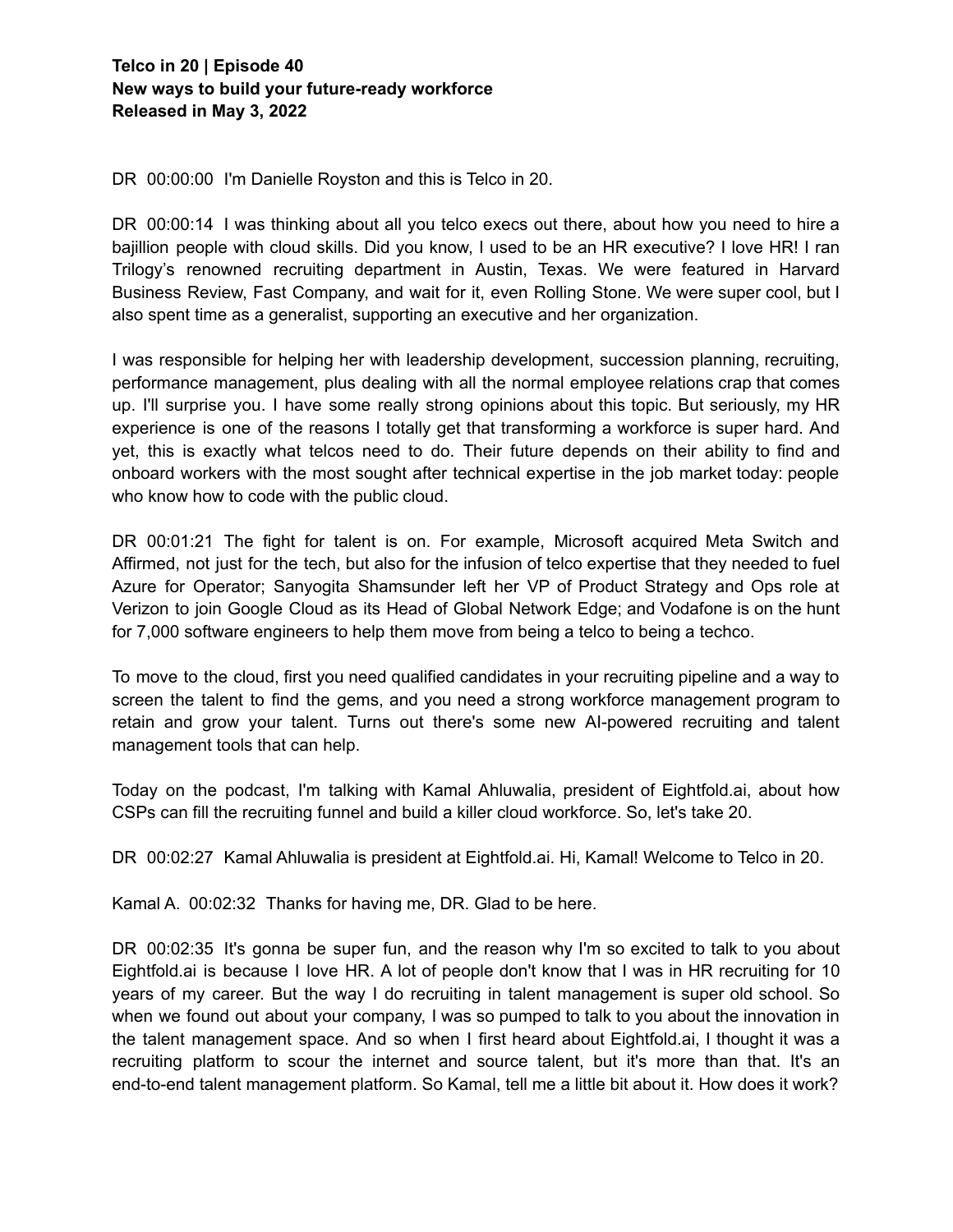Kamal A. 00:03:11 Absolutely. So, what we have built is a single AI platform for all talent – for candidates, for employees, for contingent workforce – and since you've been doing a lot of work with telcos (they're all large organizations), now, I think with COVID, the focus on employees has never been greater. You have to take care of not only retaining them, but also allowing them to grow in areas that they want to grow and definitely the need for new and different talent, right? So much focus on cybersecurity, AI, big data, 5G – so, all these things require skills evolving at a pace that we've never had to deal with before. So, we are actually bringing our AI expertise and our ability to understand potential. So not just a review and validate what we will have done in the past, but more importantly, what can they do going forward? Those are the things that we are able to solve with our platform.

DR 00:04:06 Yeah, and I think, especially you brought up COVID there, with COVID and the move to really remote workforces. A lot of times some of this stuff with talent management, it happened because you were working side by side with someone. You're literally seeing their work and interacting with them. And with remote, I think that's just gonna get even a little bit more difficult because you're not seeing their work. You obviously feel the impact and the results of someone's output, but you're not watching them work and interacting. So I can only imagine that the need for your platform is only gonna grow.

Kamal A. 00:04:38 Exactly! And the thing that emerged over the last two years was that as you settle into this hybrid mode, do you have the managers who are good at managing a hybrid team? All this communication, collaboration, well-being – and clearly we are not there to find a complete new set of managers. So it all comes down to upscaling and reskilling. What are the missing capabilities? Can we teach those? And I think the other thing that's emerging is… this is a great time to actually look at how can we bring in a more diverse set of folks into our workforce and teach them what they need to know so that they are a good fit? Those are sort of concepts that I think are back, but need to be done at scale for everyone.

DR 00:05:22 And so where is the sweet spot of your product? Is it really good at identifying those passive candidates that maybe are not in the job market and bringing them into the recruiting pipelines and funnels? Or is it really good at maximizing the talent that you have in house, and like you said, starting to upskill and give them new opportunities?

Kamal A. 00:05:43 So it's both, I think when you talk about sweet spot I would phrase it slightly differently where both these issues are important. We are a great fit for organizations that have enough employees. So five to 10,000 employees and above.

DR 00:05:57 Mm-hmm <affirmative>

Kamal A. 00:05:58 Small companies are not as worried about internal mobility and retention because all they want is more warm bodies doing the work. When you get to that stage, then you've run a lot of companies and built a lot of companies, right?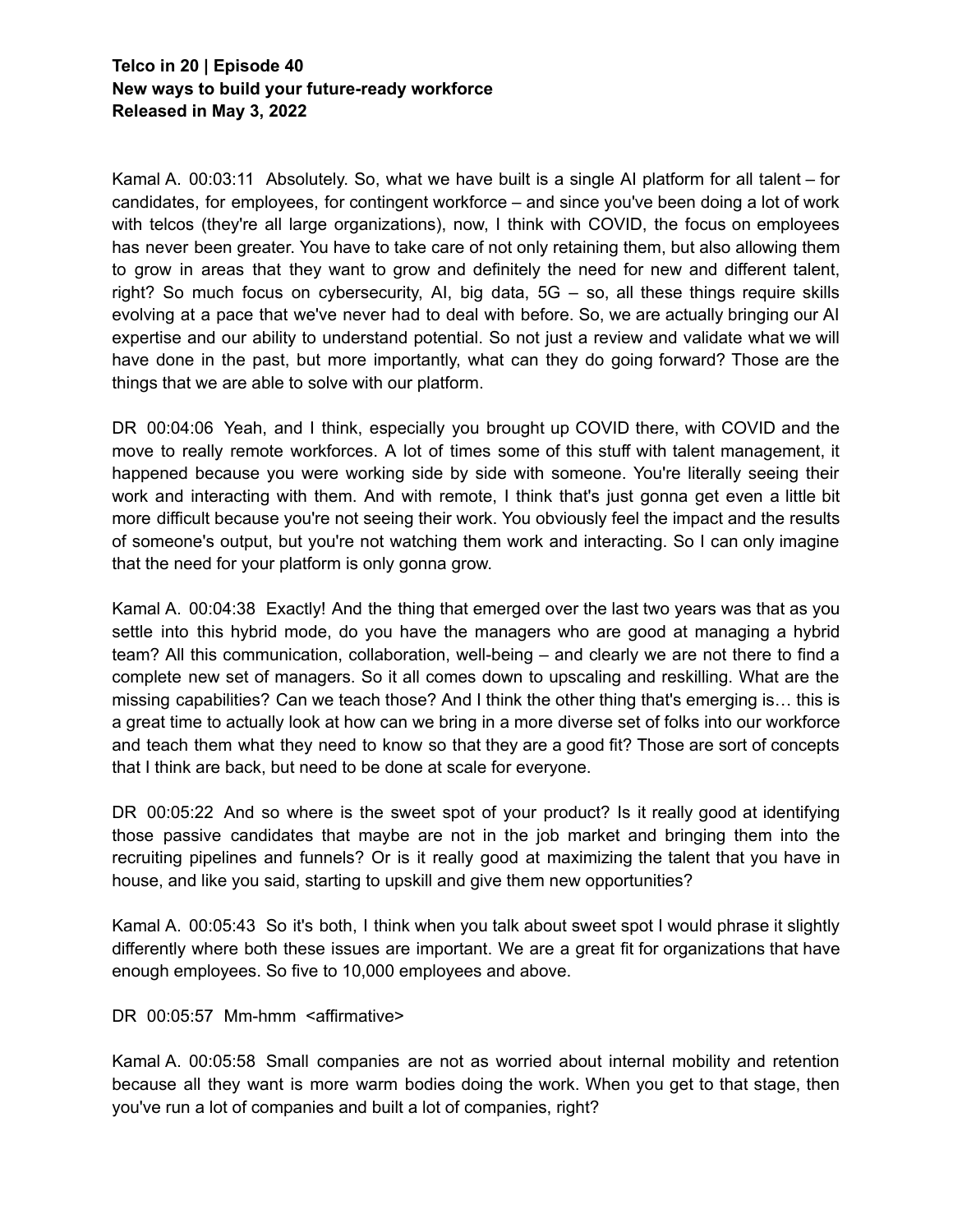DR 00:06:10 Yeah.

Kamal A. 00:06:11 As CEO, you sort of, after a few hundred people, you lose track of the individuals in the company and what they are doing, especially in the middle of the organization. So the five questions that we can now answer are: 1) What are my employees capable of doing today? 2) If I need to provide an upskilling thing, just like you are doing with a lot of your organizations, how can that be a very specific learning path tied to the career path? 3) If I have to go outside to bring in new talent, how can I do it with a rifle shot versus just wasting money all over the place? 4) While I'm doing all this, how do I become more diverse and inclusive? Because I will be held responsible. And 5) While I'm doing all this and the business is changing, how can my talent and talent strategy keep up with the business strategy? Which is why both these things are very important.

DR 00:07:01 Yeah. You know, on my podcast, Telco in 20, and in my work, I'm certainly evangelizing the move to the public cloud for the telecom industry. Surprisingly, it's one of the last industries to move, and so the executive team at most large telcos are just beginning to embark on this journey. It's gonna be a huge need of having to attract and train and upskill for cloud skills. And the challenge in that is that everyone's looking for cloud skills, right? These guys are like the last guys at the party, and certainly AWS and Google and Microsoft are obviously trying to attract people to their organizations, with their exciting compensation packages and exciting work to go work on. How are you engaging those candidates to kinda look at maybe a Vodafone or an AT&T in a super hot market around cloud skills, and maybe consider not the obvious places to go, like the hyperscalers, but rather maybe go work on a telecom, help them transform their business?

Kamal A. 00:08:05 Great question. I think some of it actually comes down to the quality and accuracy of our matching engine. That's where the AI comes in. Yeah. So we also wrote this book, What's next for you. And one of the axioms is that people don't leave their current role to do the same thing in the next job. So if you're gonna attract talent, you have to give them something that's new and different than what they're doing already in the past. So that comes from our underlying capability to understand what's next for an individual … and we have actually at this point probably the largest data set ever assembled of people, their careers, skills, titles, et cetera, at a global scale. That allows us to learn and train our models for, what is someone capable of doing? And whether it's an early stage employee, middle stage, late stage, new business, et cetera.

Kamal A. 00:08:57 If you have enough large data set with our anonymized aggregated learning, we are able to pinpoint who is likely to get hired and succeed in that particular role. So that allows us to identify who would be a great fit, and then the recommendation when we do the outreach. It is about that next recycling thing. That's what gets us about 60, 70% open rates, which is fantastic. Then the second part is, you are now looking to engage and what would get them to pay attention. And there are a number of aspects to it. If you're reaching out to someone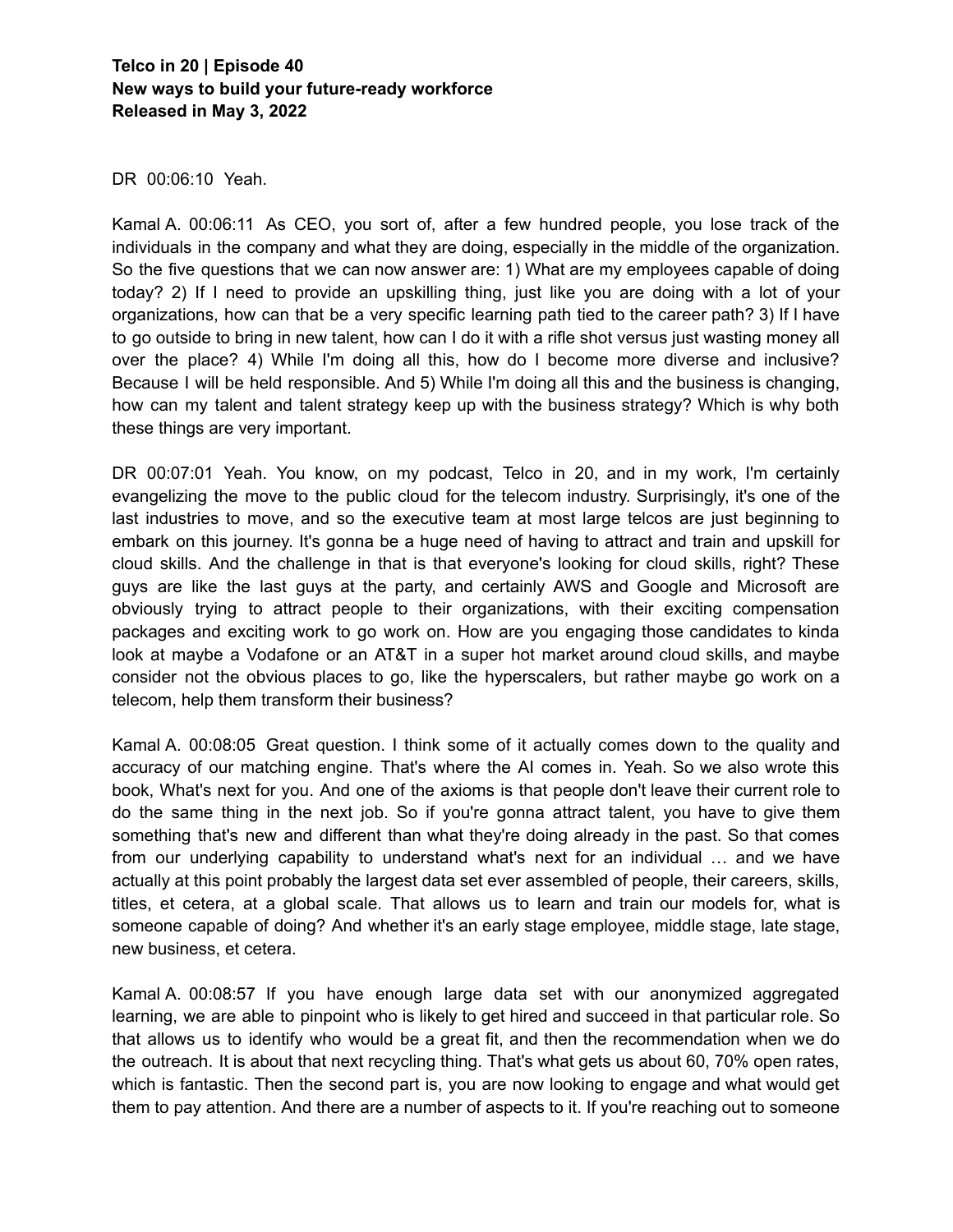who is transitioning a veteran, right, who's transitioning to a civilian job and you are interested in them, then maybe your outreach should include that. Hey, we have a lot of veterans who are having successful careers with us. Or you mentioned Stanford. So if I was reaching out to you, I would mention, hey, we have a lot of folks from Stanford who are doing some amazing things, cutting-edge stuff, or doing things at scale that have never been done before. All of us have those touch points. How do you find the one, two or three things that make the message personalized? So if you look at our core technology, it is about matching, relevance and personalization. If you can do all these for everyone, you will get their attention and they will listen.

DR 00:10:13 Yeah. Well, you look at the LinkedIn job matching the jobs that it recommends to me are HR jobs that I haven't done in 12 or 13 years. Like you said, during the past! I mean, not only are they not relevant, but I mean, it's not even close. And then the second thing, I think that personalization piece is so important and it's something that we're actually working on at Totogi. Cause we feel like that personalization piece with marketing plans for mobile users is such a key thing and you guys are using it in recruiting and attracting people, and we're trying to use it with helping telcos to grow their business as well. So that's so awesome. And so now moving into like the talent in house. Like I said, these guys are starting to adopt public cloud, they've never done this before, they have a lot of telco talent obviously, but they don't have a lot of cloud talent. So what's your advice here in terms of upskilling your existing workforce?

Kamal A. 00:11:05 Great question. So one part of it is they do have a lot of folks who actually understand the technology part, right? They have bits and pieces, they have stories, they have compute now how to bring it all together? So with our underlying platform, we understand skills adjacency. That if you've done this, you're also…

DR 00:11:24 You could do this.

Kamal A. 00:11:25 Exactly. And also the learnability. How long will it take you to learn that? And then when we are looking at the current employees, we are saying, okay, what do they know now and can we teach the missing pieces in three to six months or nine months? So that's number one. Second part is just taking a class or two is not enough. You have to actually put it in action. Then we have a number of ways to do that, that you can run on a part-time project, take four, eight hours a week and start working on a team. So you're starting to work with others who are actually good at it. So now you're applying what you've learned. And then the third piece is, how do you inspire them to continue doing this thing? Because clearly they won't become an expert in six months.

Kamal A. 00:12:08 That, okay, this person was recognized by the CEO for doing this breakthrough stuff. And how do I get there? That gives them the stamina to think beyond just the next job that I need to put this together so that I can have a long successful career. All of that, now we can do with our platform. So the career pathing, tying that to learning parts,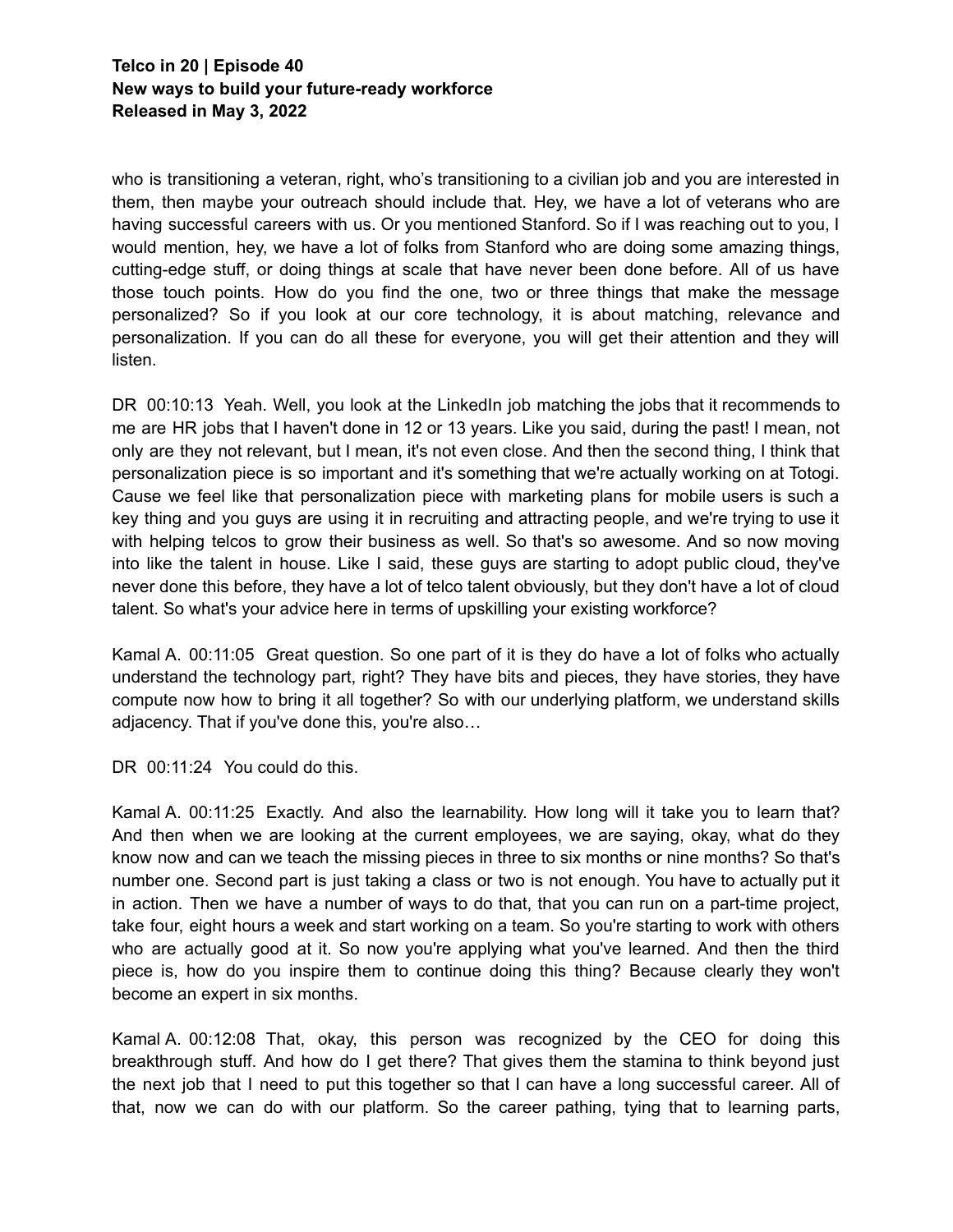courses, projects, mentors, all of these things and making it all skills-based. The second thing that we do is, the positive reinforcement. Whatever our recommendation is from AI, that you're a good fit for this role because of these reasons, not only should the manager or the hiring manager see it, the candidate or the employee should also see it. They're seeing the same things. If there are gaps, they're seeing the gaps also. So now the conversation is very different on how do I get there? And the positive encouragement that you are a great fit for this role means a lot.

DR 00:13:05 Well, yeah. Again, I was in HR for 10 years and I would have people coming into my office and that's a stereotype, but there would be men in my office saying, how do I get a promotion? And how do I move to the next job? And me, me, me, give me a raise. And I really didn't have that many women pushing. And again, that's super stereotypical, I'm sure I was a pushy person. But, having a dashboard that says, "Hey, we looked at your background and we have this huge data set. You're good at sales. You're a good people-person. You might be good at a HR." You know, my background is super funky. I'd be interested to see, running my experience through your machine because I have a computer science degree from Stanford, and then I'm in sales, and then I'm in HR and then I'm a CEO. What would you recommend for me? It's kind of crazy, but it kind of gives you that confidence of, if I'm not super satisfied in my current role, what are some other things to consider and having a dashboard that gives them the confidence to try something new would be really, really awesome. So that sounds incredible.

Kamal A. 00:14:05 I did run your profiles through our system and what it came back is that, we still don't have a woman president in this country. So what about that?

DR 00:14:15 You think it, I should be president of the United States. That is hilarious. Why not? I probably have to tone down my messaging but…

Kamal A. 00:14:22 It might resonate more.

DR 00:14:24 So funny. So I think a big part of attracting people to an organization is kind of two primary tools that people use, which is, let me tell you about myself, and it's a LinkedIn profile of basically the CV or resume. But then the other thing, let me tell you about the job we're trying to attract you to is the job description. And I read these job descriptions, they're all really terrible copies and they don't really sell the job. They don't like, here's the exciting stuff we're working on, here's what's really important. If you love this kind of work, you're gonna love it here. And then actually do the opposite, here's what's required. And if you don't like that, don't even bother applying. I mean, you guys are scouring over tons of data. That's like kind of really bad input.

Kamal A. 00:15:06 It is! It really is garbage in and garbage out. Right? And both sides are useless. And just like you said, the recommendations that LinkedIn is making to you are nonsense so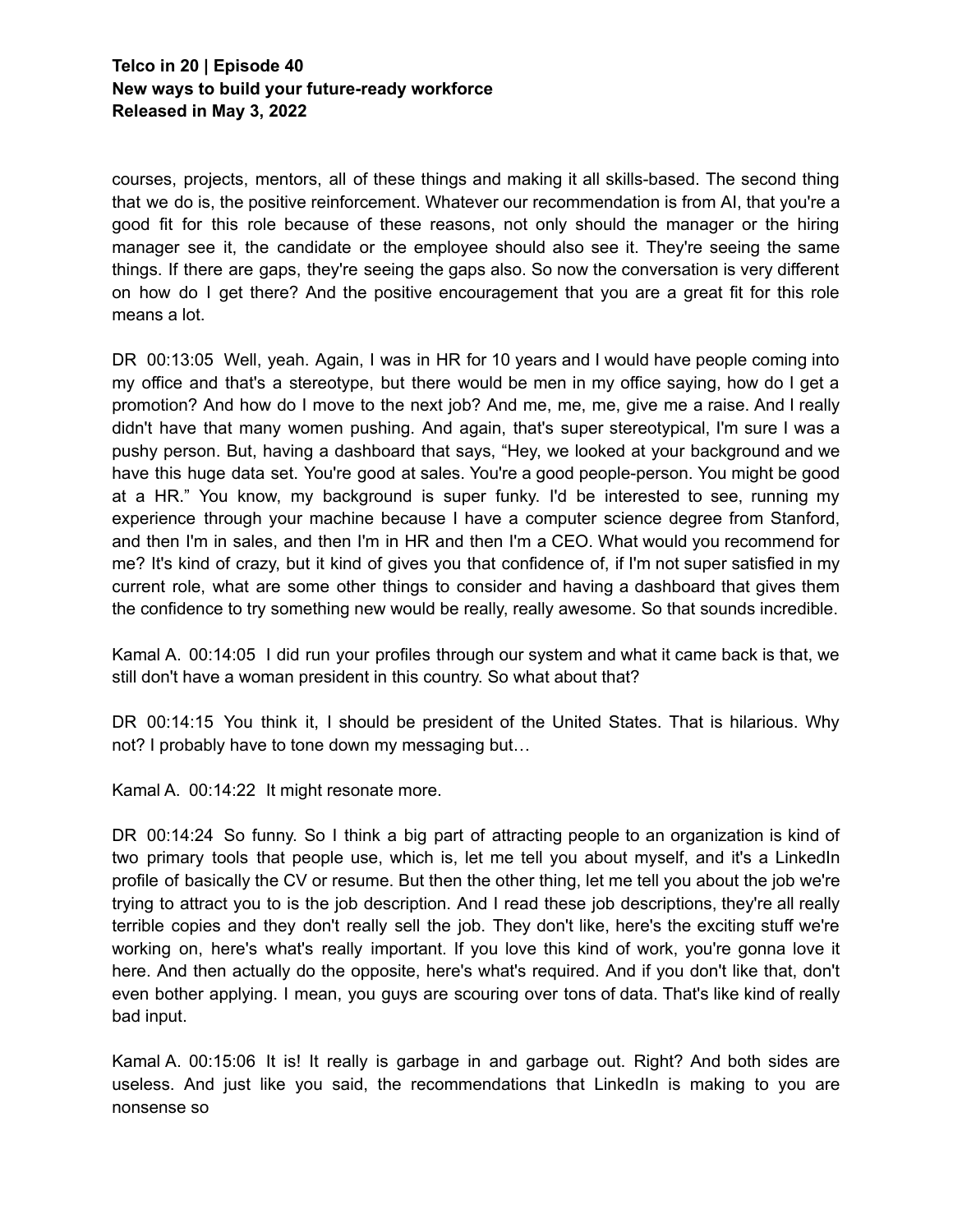DR 00:15:17 Bad.

Kamal A. 00:15:17 Yeah. So that's the output, right. They don't know how to make sense of the two, by the way, only 5.2 million unique jobs in the world. Everything else is a variation of that. So we have now done enough work globally to actually put together a jobs intelligence engine. So any of our clients can now start typing. Okay. I'm looking for a growth marketer and the system would tell them, okay, these are the skills to include in that job description. And then clearly we understand how to learn that and get into that role. So the whole growth path is also established, that, what are the adjacent marketers who could get into that, who has done it well? We also understand people very well, so we are able to now do a much clearer and concise job of making it skills-based. And the second thing is why this thing was allowed to devolve into a laundry list job description. Is that people keep asking for, I want this also, and this also, and this also, and when you're doing that in our system, we are actually showing you that okay, based on your talent network, if you are clearer with your requirements, that these are required, these are nice to have, which is okay. Now you can see, okay, I have a thousand people or a hundred or ten or two, based on my laundry list.

DR 00:16:34 It's like keyword matching where it tells you how many people have used this hashtag.

Kamal A. 00:16:38 Exactly. Then you are able to adjust very easily that, oh, my talent pool is actually not diverse. There are no women in there. So I need to revisit my requirements now, and within five minutes you can make the adjustments so that you know that you will start with a very good diverse pool. And then you will end up with hiring a more diverse workforce or internal mobility, right? Let me find more women. Or we are also doing a lot of work with one ten now who are focused on black Americans without a four-year college degree. So then you are our veterans, right? All these folks are a lot of talented folks. We just don't know how to identify that potential. So we are able to do that and get that so that the job descriptions are great and concise and provide the ability to grow into your future roles also. And then of course we have a fantastic understanding of people and what they're capable of doing. So that's why our AI matching is far superior than what you've experienced so far in the market.

DR 00:17:34 Do you guys have any telco customers that have started using Eightfold.ai?

Kamal A. 00:17:38 Yeah, in fact, our first one was Data Communications in India, and then Vodafone just went live. Ericsson is live and there are several more that are coming on board. So, yes. And your other point that, you know, how to make it cool again to be working in a telco … I think a great example I saw a week or two weeks ago, that Ford's new line of EV cars, electric cars, will include Cisco's WebEx facility, so you can actually have a mobile office. So think about the role of the backend carrier that is supporting that kind of capability.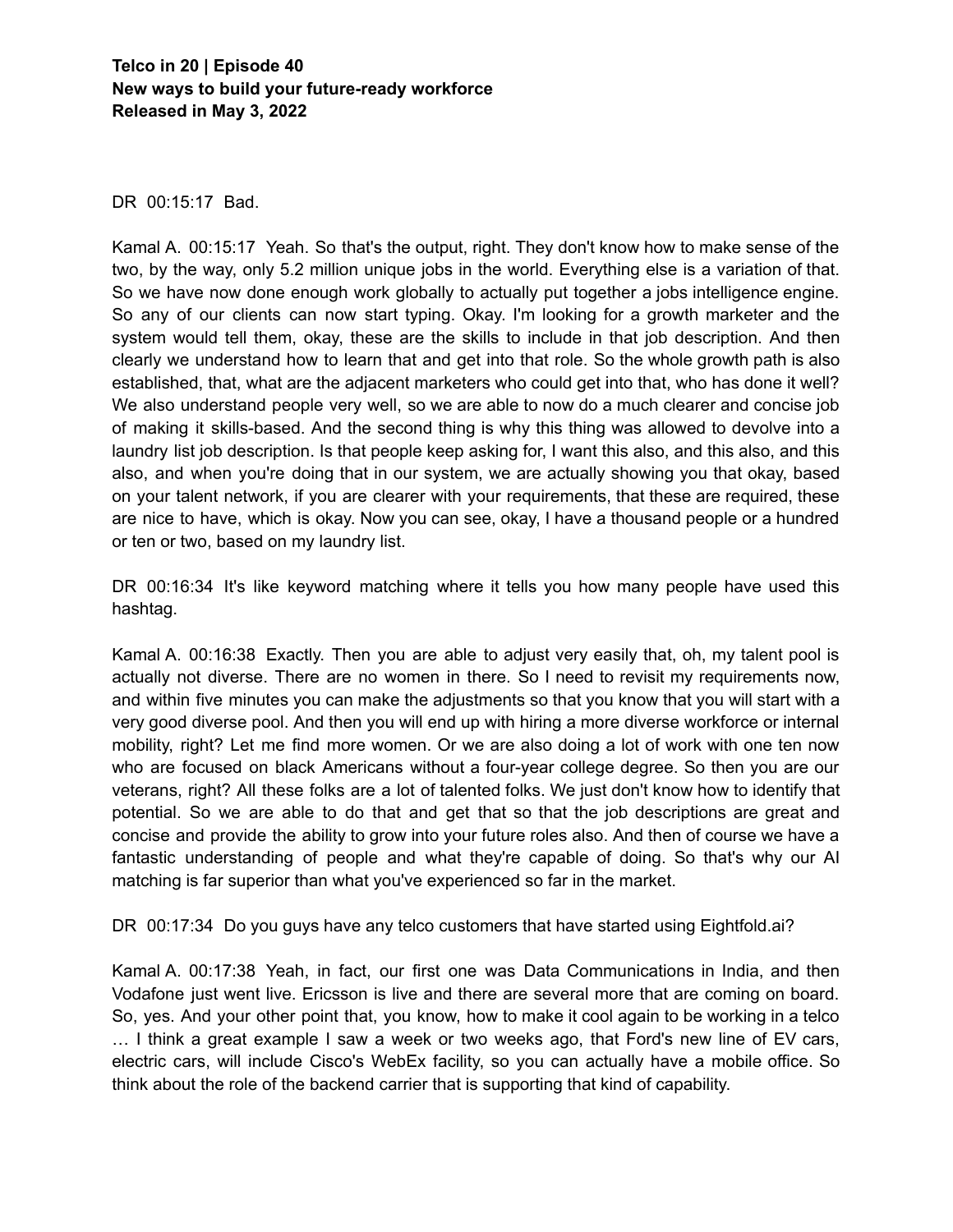DR 00:18:14 That's awesome. You know, I do a lot of meetings actually in my car, so I got excited about that. How long does it take to get up and running and deploy and working, you know, Vodafone is super big and I'm sure there are requisitions and workforces. Thousands of people. Is this like a year and a half long project? A year? How long does it take?

Kamal A. 00:18:32 These days, nobody has the patience to wait that long. So Vodafone went live in about six months, with both talent management and talent acquisition and in multiple countries supporting multiple languages. With others, it can be as fast as three to four months. But the main thing is you have to get the matching working, which is generally about 90% plus accurate out of box. And then we tune the stuff for the particular organization. And then after that, turning on the specific use cases and workflows, that's not hard at all.

DR 00:19:05 It's awesome that Telcos are starting to adopt this. I think it's gonna really help them. And so, I think I saw that you guys have an annual talent summit called Cultivate, which is coming up on May 10th and 11th. And so, it's a hybrid event, but the physical part is in Napa, which is awesome. So what else can you tell us about this event?

Kamal A. 00:19:25 Yeah. So one, if your scheduling permits, please come join us. And we thought with all the COVID overhang, it's time to actually celebrate a little bit and have a drink or two.

DR 00:19:36 I mean, you had me at Napa, right? Like it's amazing up there, especially in the middle of the spring. It's gorgeous. So that sounds awesome.

Kamal A. 00:19:43 Yeah. And the other part is when you have had a glass or two, it's all the folks that are coming in, so some of the largest organizations globally who are forward-leaning, who have already done a lot of the work. Morgan Stanley is coming, Vodafone is coming. So a lot of these organizations are coming in to essentially compare notes, so I think we are really looking forward to it.

DR 00:20:02 Well, I can't think of anything more dangerous, which is HR executives together with alcohol cuz they have great stories.

Kamal A. 00:20:10 They do. They hear it all. They hear it all.

DR 00:20:13 I have them for just the 10 years, I mean the stories I could tell. Yep. I wouldn't put it on a podcast, but some of them are super interesting. Well, Kamal, thank you so much for coming on the podcast. This was a great conversation.

Kamal A. 00:20:24 Thanks for having me. Thank you.